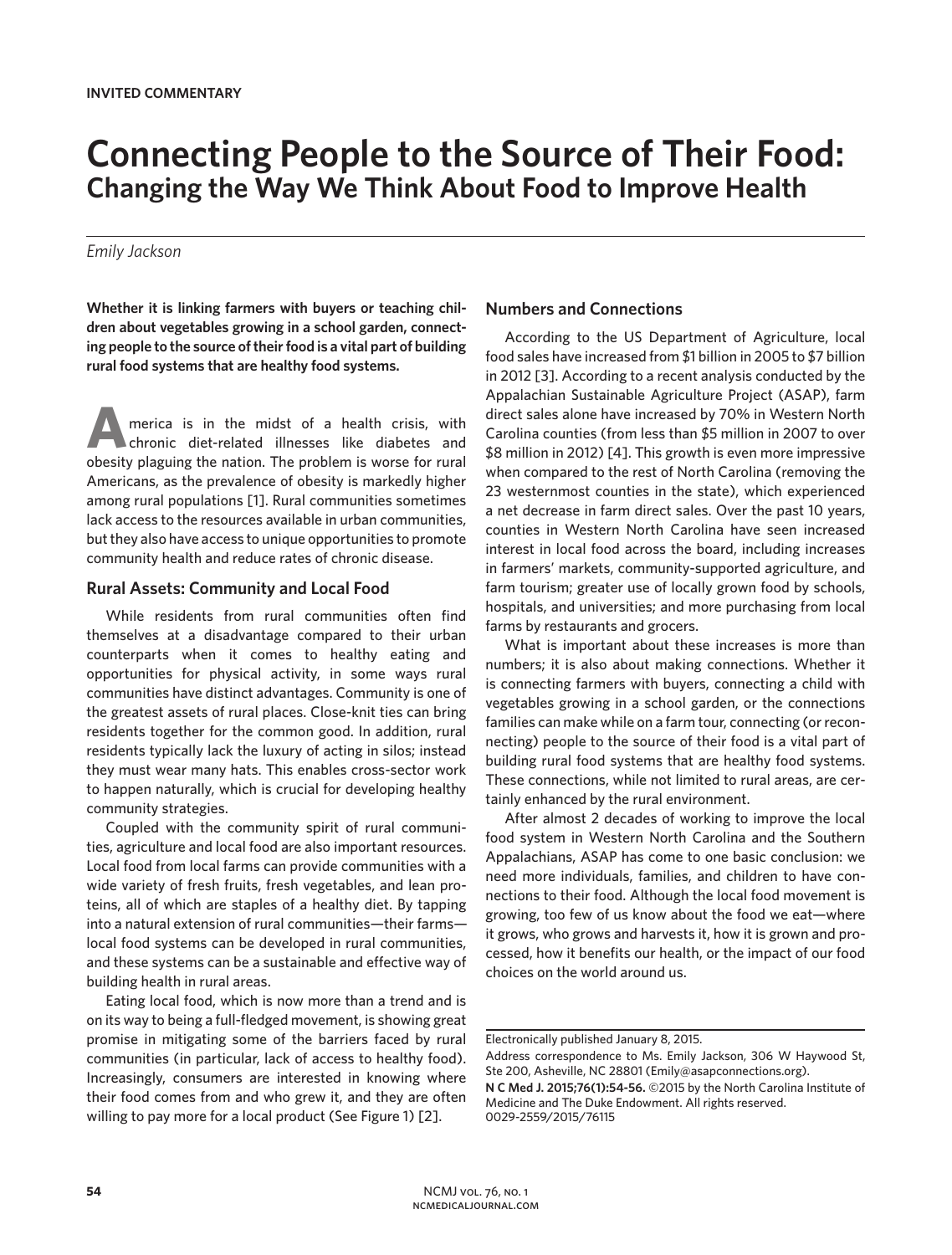

## **Children and Local Food**

Two key strategies to address childhood obesity in rural communities are to engage and educate families about healthy eating and physical activity and to establish farmto-school programs [5]. These strategies have been key program activities in ASAP's Growing Minds Farm to School program since 2002.

ASAP defines the farm-to-school program as having 4 components: edible school gardens, farm field trips, classroom cooking (featuring locally grown products), and the serving of local food in the cafeteria. The farm-to-school program also includes the preschool setting, since attitudes and behaviors about healthy food are often established at a young age.

Currently the majority of farm-to-school and farm-topreschool programs across the country focus primarily on procurement (ie, local products being served in the cafeteria). ASAP has taken a different approach. Children are much more likely to consume local produce served to them if they already have a connection to this food. Experiences such as tending to the school garden, milking a cow on a local farm, or cooking with local food in the classroom help give children this connection. Given this focus, ASAP considers the local procurement piece to be the last component that should be adopted as part of a farm-to-school program.

In much the same way that lessons about recycling, smoking, and drug use went home from schools and affected family life, farm-to-school programming promises to change family dynamics as well. This is evident in the farm-toschool program at Cullowhee Valley School, an elementary and middle school in rural Jackson County. In this program,

students received an average of 6 farm-to-school interventions per month. Each child from prekindergarten to 2nd grade was involved in a weekly cafeteria taste test (of a local product), a monthly classroom cooking lesson, and a monthly school garden experience. Judging from parent survey responses, farm-to-school experiences are making a difference in the lives of these children and their families (See Table 1) [6].

One question that is often raised is whether children in rural communities know where their food comes from. It would seem reasonable that they would, but too often children today (rural and urban alike) are at least 1 generation removed from how food is grown. If children make any reference to farming or gardening, it is usually attributed to their grandparents, not their parents. This means that it is not just our children who are disconnected from their food; most adults are as well. In addition to having lost the skills to grow our own food, we also lack food preparation skills, which leads to an over-reliance on processed and ready-toeat foods.

Fortunately, children generally enjoy cooking and tasting fresh, locally grown foods; they appreciate time in a school garden; and they welcome an opportunity to visit a local farm. Many adults, on the other hand, have grown up with a taste for fat, sugar, and salt; lack cooking skills and the inclination to cook; and do not necessarily place value on local food and farms. In response, ASAP has focused attention on adults, understanding that in order for children to enjoy the hands-on experiences of cooking, gardening, and farm visits, we must first make the benefits of these experiences clear to adults. Teachers, school nutrition staff, and parents need to have experiences of their own to understand their significance.